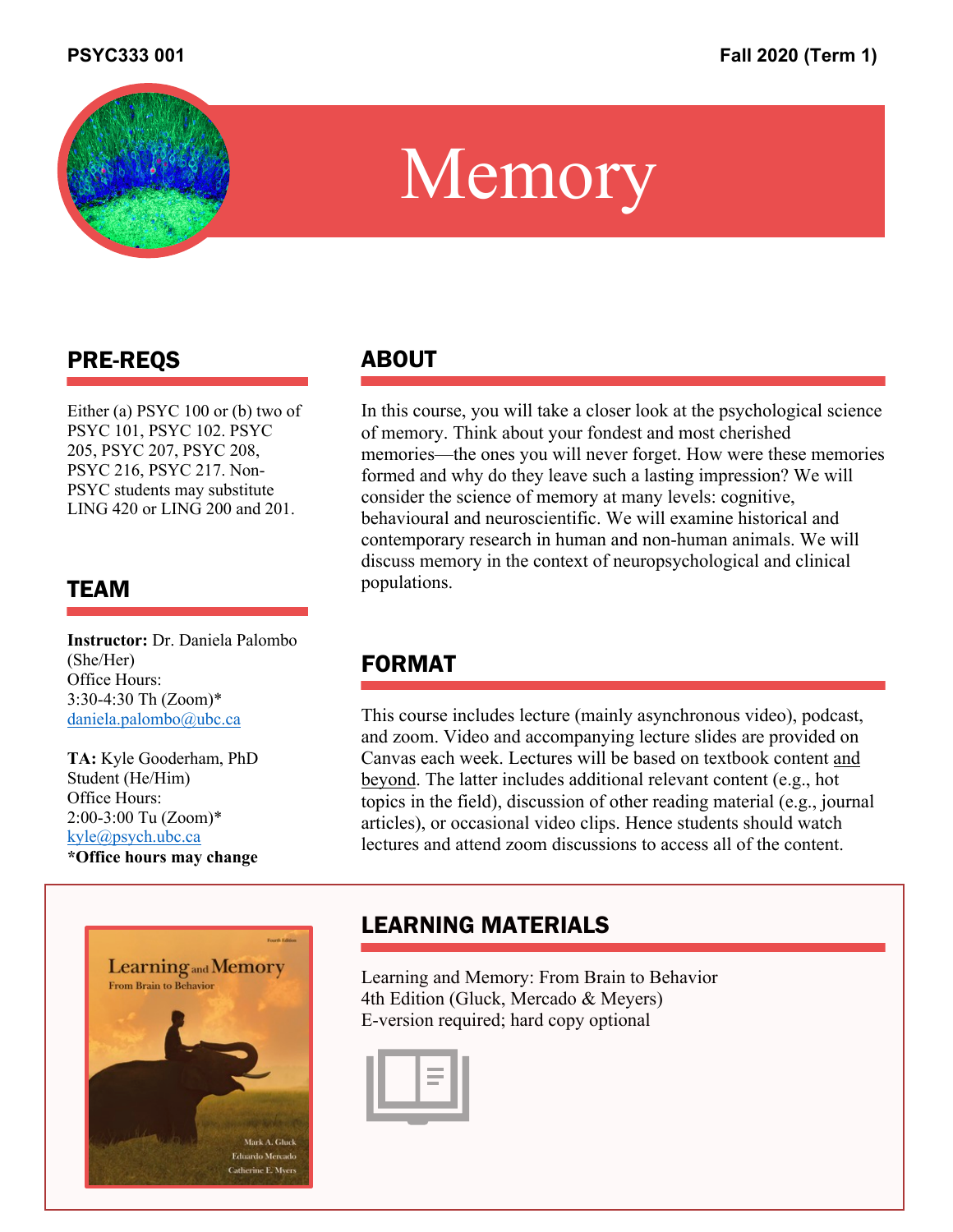### AFTER TAKING THIS CLASS YOU WILL BE ABLE TO ANSWER THESE QUESTIONS:



### **COMMUNICATION**

### **Website**

Lectures, assignments, and grades are available on Canvas.

### **Email**

The best way to get in touch with us is through our UBC emails, with an expected response within 48 h. (Please check for the information in the syllabus first.) I understand that some students do not feel comfortable emailing professors. They do not know what to say, or how to say it. Try something like this (right panel). Remember, we want to hear from you and we are here to help! **Email Daniela for content questions and Kyle for assessment questions (quizzes, assignments, etc.).**

### **Zoom Office**

See page 1 for weekly office hours. To schedule an appointment with Daniela or Kyle outside of this time (if you are in a different time zone), send them an email.

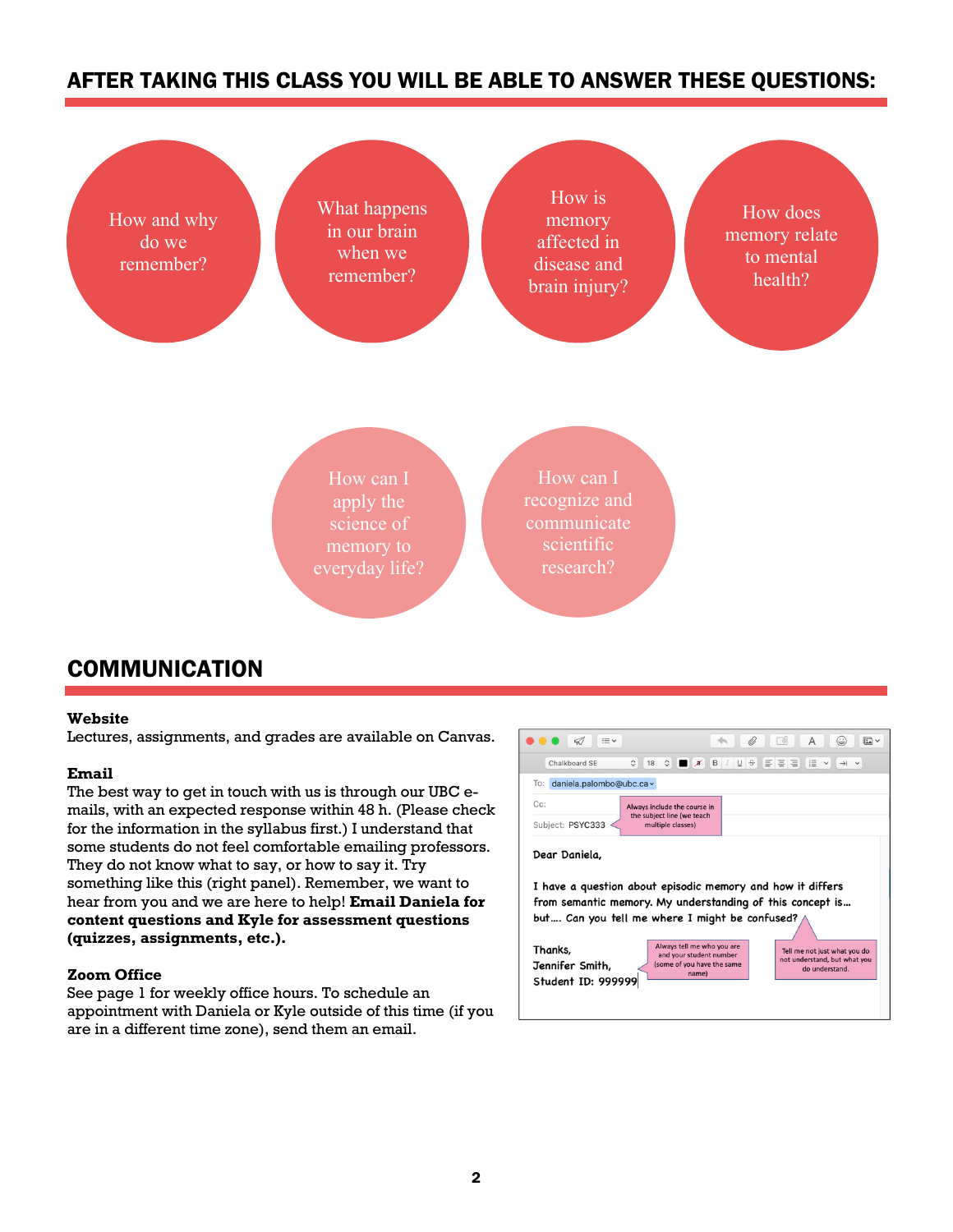### ASSESSMENT

### **Quizzes 1-4 (no final exam) (40%; 10% per quiz)**

The quizzes are based on material from the textbook, lectures, supplementary readings, and videos. The format of each quiz will be discussed in advance of each quiz.

### **Short Paper (40%)**

The short paper involves an essay critiquing an article assigned to you (see assignment outline when available).

### **BioRender Assignment (10%)**

In this assignment, you will create two schematics in BioRender to depict a neuroscientific mechanism of a memory phenomenon (see assignment outline when available).

### **Discussion Board Participation Assignment (10%)**

For your participation, you are asked to post twice and respond to another student twice. High quality posts will be awarded full marks (see assignment outline when available).

### **Extra Credit (3%)**

One way to learn more about psychology is to be a participant in ongoing research projects. You may earn up to 3 credits toward your course grade by participating in studies that are posted on https://ubc-psych.sonasystems.com. Please register in this online system by end of the first month of class. You can also earn your first half hour of credit by completing a pretesting survey that will make you eligible for a wider variety of studies. Please note that in a given term, you can earn no more than one hour of credit for online studies (not including the pretesting survey). As an alternative to participating in studies, you may choose to complete library writing projects, in which you read and summarize a research article; each article summary counts as one hour of research participation. More information about this option can be found at: https://psych.cms.arts.ubc.ca/wpcontent/uploads/sites/2/2020/05/Info-for-Participants-2020-spring.pdf. All of your credits for study participation or the library option will be added to your final course grade, after any scaling that may have been applied.

### DIVERSITY AND ACCESS

Our (virtual) classroom is one that is equitable, diverse, inclusive, and supportive. We respect and elevate each other. We are a team. Please remain respectful of your classmates, instructor, TA(s), and guest lecturers at all times.

UBC is committed to equal opportunity for all of its students including those with documented physical or learning disabilities. If you have a disability that affects your learning or performance in class, including exam writing, please visit: http://students.ubc.ca/about/access.

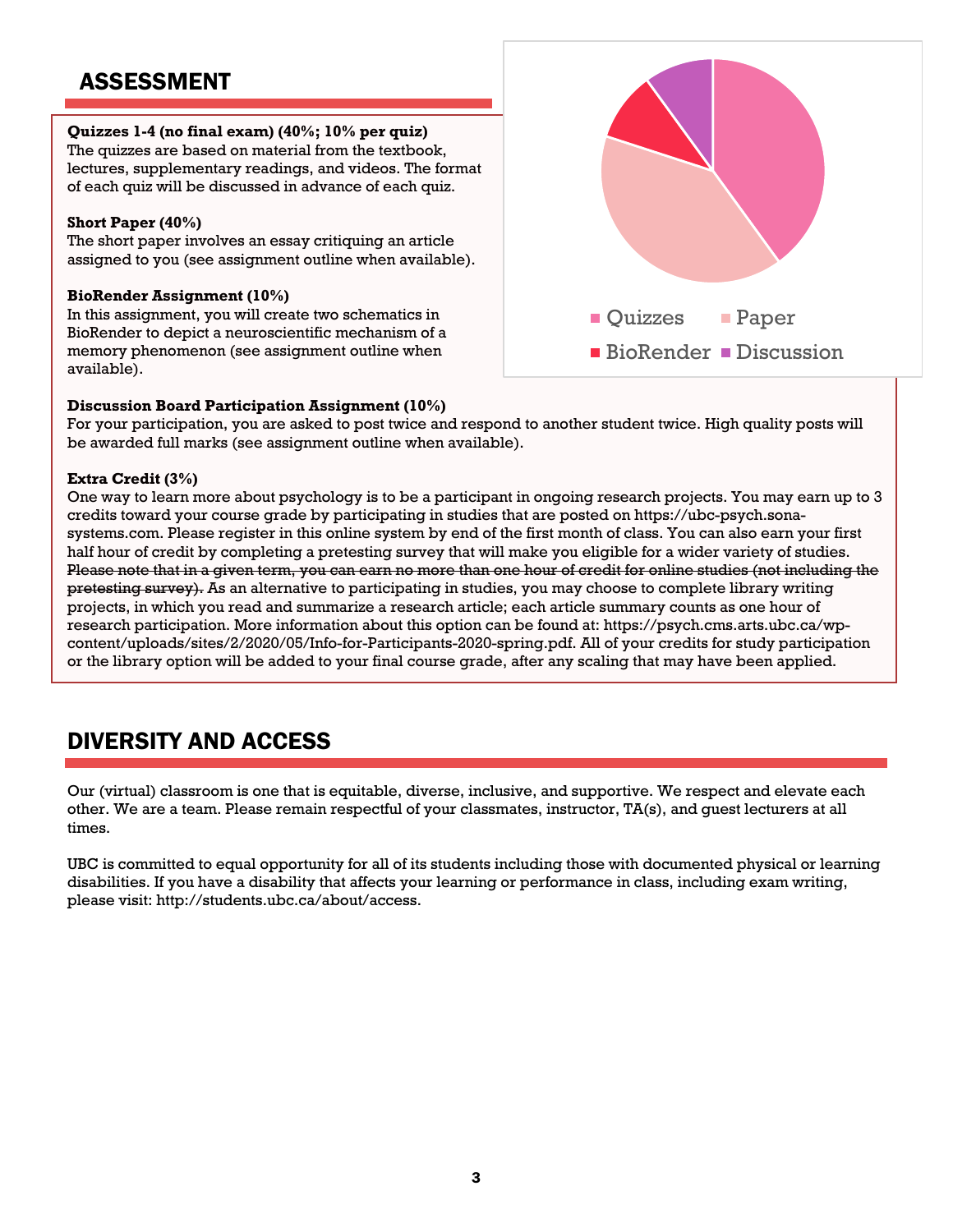## POLICIES

### **Grading**

In order to reduce grade inflation and maintain equity across multiple course sections, all psychology classes are required to comply with departmental norms regarding grade distributions. **However, in the spirit of flexibility and compassion in light of COVID-19 and the associated pivoting to online teaching, those departmental norms have been adjusted upwards by 5% for only 2020W.** According to these adjusted norms, the average grade in 100- and 200-level Psychology classes will be 72 for an exceptionally strong class, 70 for an average class, and 68 for a weak class, with a standard deviation of 14. The corresponding figures for 300- and 400-level classes will be 75, 73, and 71, with a standard deviation of 13. Scaling may be used in order to comply with these norms; grades may be scaled up or down as necessary by an instructor or the department. Grades are not official until they appear on a student's academic record. You will receive both a percent and a letter grade for this course. At UBC, they convert according to the key below:

| A+   | $90 - 100\%$ | C+   | 64-67%     |
|------|--------------|------|------------|
| A    | 85-89%       | C    | 60-63%     |
| А-   | 80-84%       | $C-$ | 55-59%     |
| $B+$ | 76-79%       | D    | $50 - 54%$ |
| B    | 72-75%       | F.   | $0 - 49%$  |
| B-   | 68-71%       |      |            |

### **Disputing a Grade**

Any complaint about a graded item should be made in writing to Kyle and should detail the point of contention. All complaints should be made within **1 week** of receiving your grade. After 1 week, we will not accept complaints. If you received your mark on a Tuesday, you will have until the end of the day on the final Tuesday to file a complaint.

### **Missing a Quiz**

There are no make-ups. For course policies regarding in-term academic concessions, please refer to the relevant UBC calendar entry: http://www.calendar.ubc.ca/vancouver/index.cfm?tree=3,329,0,0 Faculty of Arts-specific information here: https://www.arts.ubc.ca/degree-planning/academicperformance/academic-concession/

If granted concession, your other work will be reweighted. If you miss a quiz or do not hand something in **without a legitimate excuse and are not granted concession**, you will receive a mark of zero.

### **Late Assignment**

In the absence of concession (see concession link above), there is a 10% penalty per day for lateness and the assignment will not be accepted if it is more than one week late (e.g., if it is due on a Tuesday, the last day it will be accepted is the following Tuesday).

### **Academic Integrity**

"The academic enterprise is founded on honesty, civility, and integrity. As members of this enterprise, all students are expected to know, understand, and follow the codes of conduct regarding academic integrity. At the most basic level, this means submitting only original work done by you and acknowledging all sources of information or ideas and attributing them to others as required. This also means you should not cheat, copy, or mislead others about what is your work. Violations of academic integrity (i.e., misconduct) lead to the breakdown of the academic enterprise, and therefore serious consequences arise and harsh sanctions are imposed. For example, incidences of plagiarism or cheating may result in a mark of zero on the assignment or exam and more serious consequences may apply if the matter is referred to the President's Advisory Committee on Student Discipline. Careful records are kept in order to monitor and prevent recurrences.

A more detailed description of academic integrity, including the University's policies and procedures, may be found in the Academic Calendar at http://calendar.ubc.ca/vancouver/index.cfm?tree=3,54,111,0."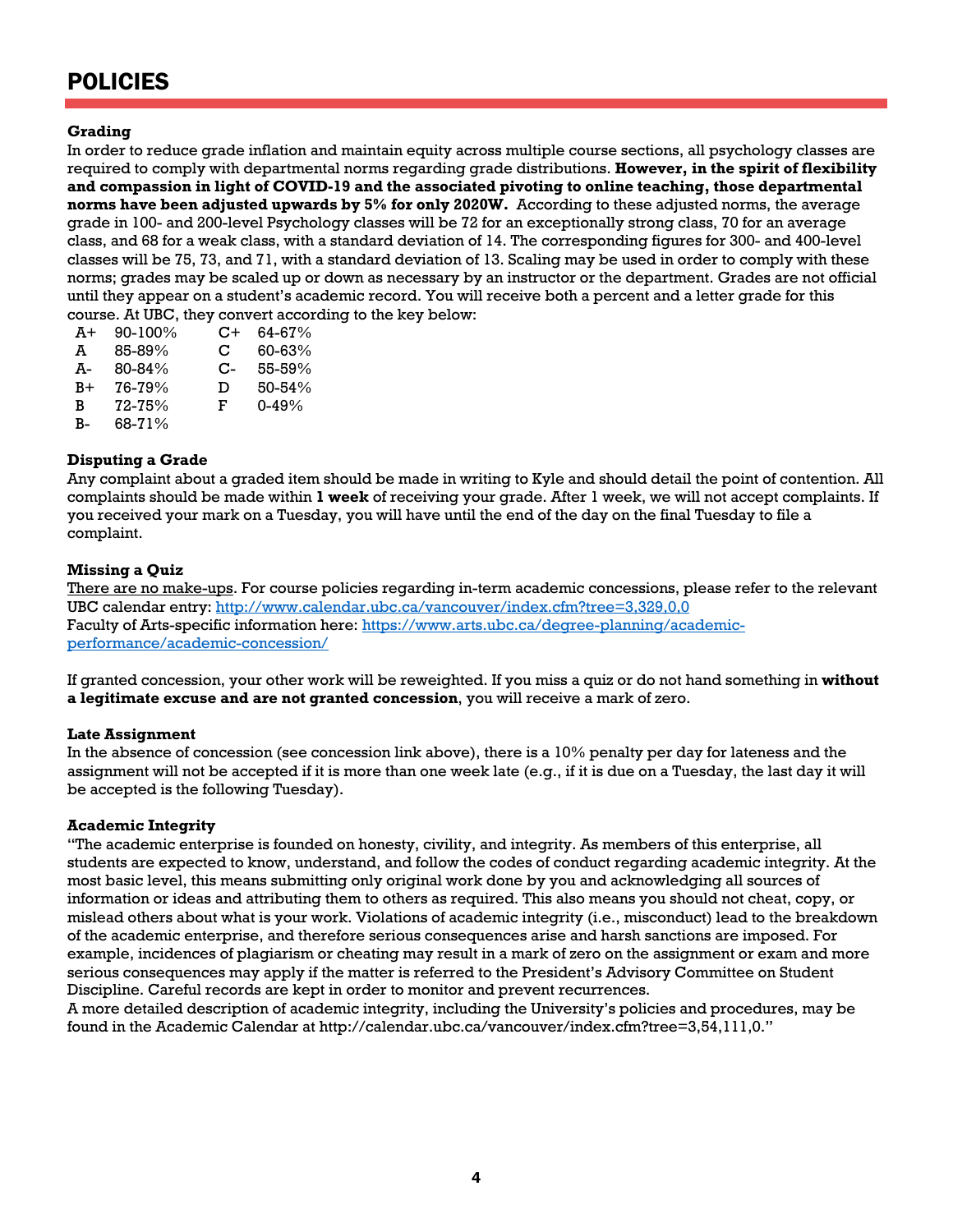### **University Policies**

UBC provides resources to support student learning and to maintain healthy lifestyles but recognizes that sometimes crises arise and so there are additional resources to access including those for survivors of sexual violence. UBC values respect for the person and ideas of all members of the academic community. Harassment and discrimination are not tolerated nor is suppression of academic freedom. UBC provides appropriate accommodation for students with disabilities and for religious and cultural observances. Details of the policies and how to access support are available **here** (https://senate.ubc.ca/policies- resources-support-student-success)

## LEARNING OUTSIDE OF CANADA (CONSIDERATIONS)

During this pandemic, the shift to online learning has greatly altered teaching and studying at UBC, including changes to health and safety considerations. Keep in mind that some UBC courses might cover topics that are censored or considered illegal by non-Canadian governments. This may include, but is not limited to, human rights, representative government, defamation, obscenity, gender or sexuality, and historical or current geopolitical controversies. If you are a student living abroad, you will be subject to the laws of your local jurisdiction, and your local authorities might limit your access to course material or take punitive action against you. UBC is strongly committed to academic freedom, but has no control over foreign authorities (please visit http://www.calendar.ubc.ca/vancouver/index.cfm?tree=3,33,86,0 for an articulation of the values of the University conveyed in the Senate Statement on Academic Freedom). Thus, we recognize that students will have legitimate reason to exercise caution in studying certain subjects. If you have concerns regarding your personal situation, consider postponing taking a course with manifest risks, until you are back on campus or reach out to your academic advisor to find substitute courses. For further information and support, please visit: http://academic.ubc.ca/support-resources/freedom-expression

## COPYRIGHT

All materials of this course (syllabus, course handouts, lecture slides, podcasts, assessments, course readings, etc.) are the intellectual property of Dr. Palombo or licensed to be used in this course by Dr. Palombo in the Fall of 2020 at the University of British Columbia. **Redistribution of these materials by any means without permission of the copyright holder(s) constitutes a breach of copyright and may lead to academic discipline.** For example, you are not permitted to redistribute any recordings of lectures, slides, or assignments without permission (including posting online to sites off the University of British Columbia servers).

### RESOURCES

The Equity and Inclusion Office has put together a list of resources to help you when you need it, available at https://equity.ubc.ca/resources/students/. Here are some:

### The Centre for Accessibility

Provides support for students with a disability or ongoing medical condition (academic accommodations, exam accommodations, financial support and assistance). **Tel: 604.822.5844**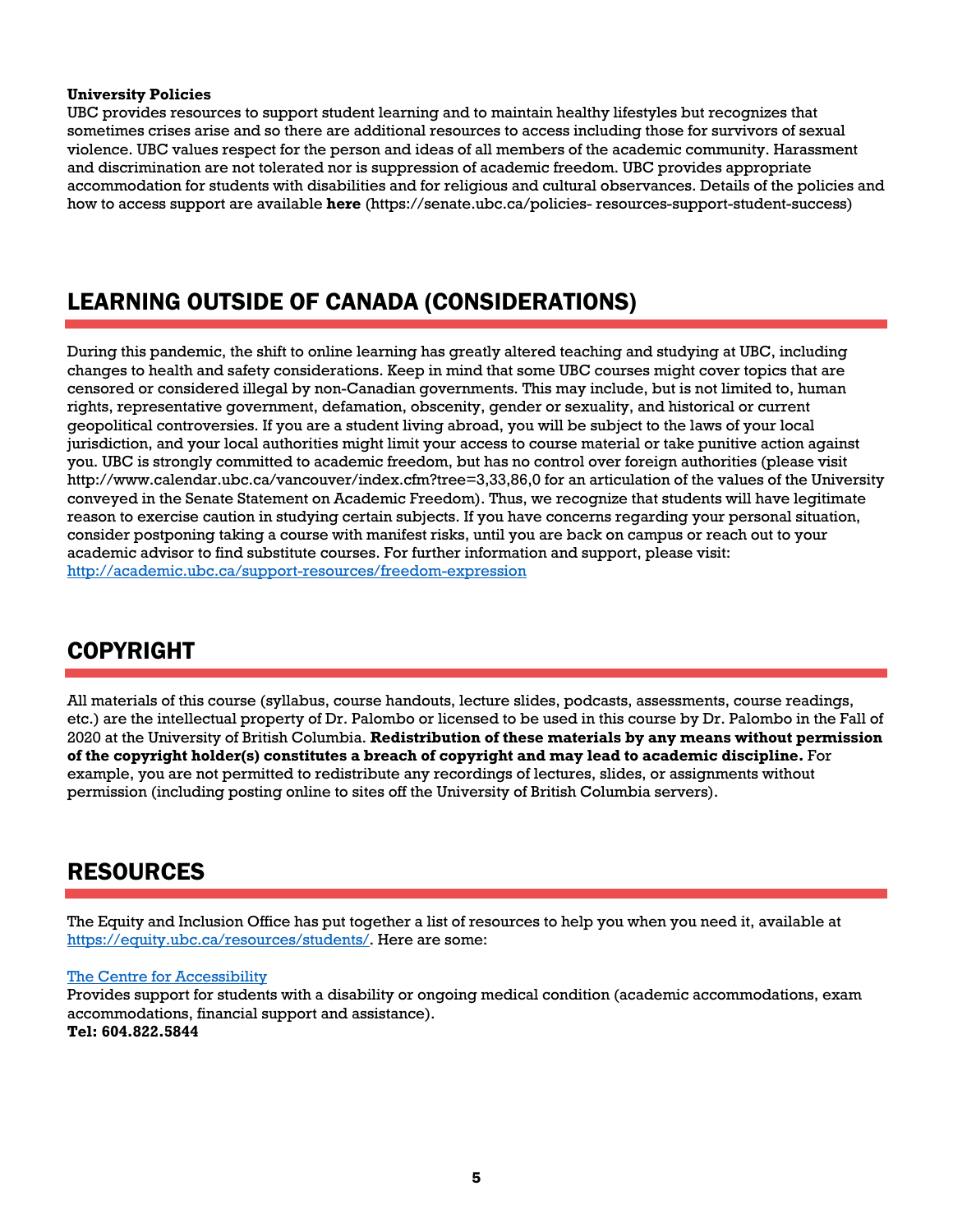### **Email: accessibility@ubc.ca**

Counselling Services Offers a variety of services to help you manage mental health concerns **Tel: 604.822.3811**

The Wellness Centre Includes a staff of trained student volunteers available to help you with mental and physical health **Tel: 604.822.8450 Email: wellness.centre@ubc.ca**

### Here2Talk

A mental health service which provides free, confidential counselling as well as community referral services 24/7 via app, phone and web. **Tel: 1-877-857-3397 (Canada-wide toll free) Tel: 604-642-5212 (direct)**

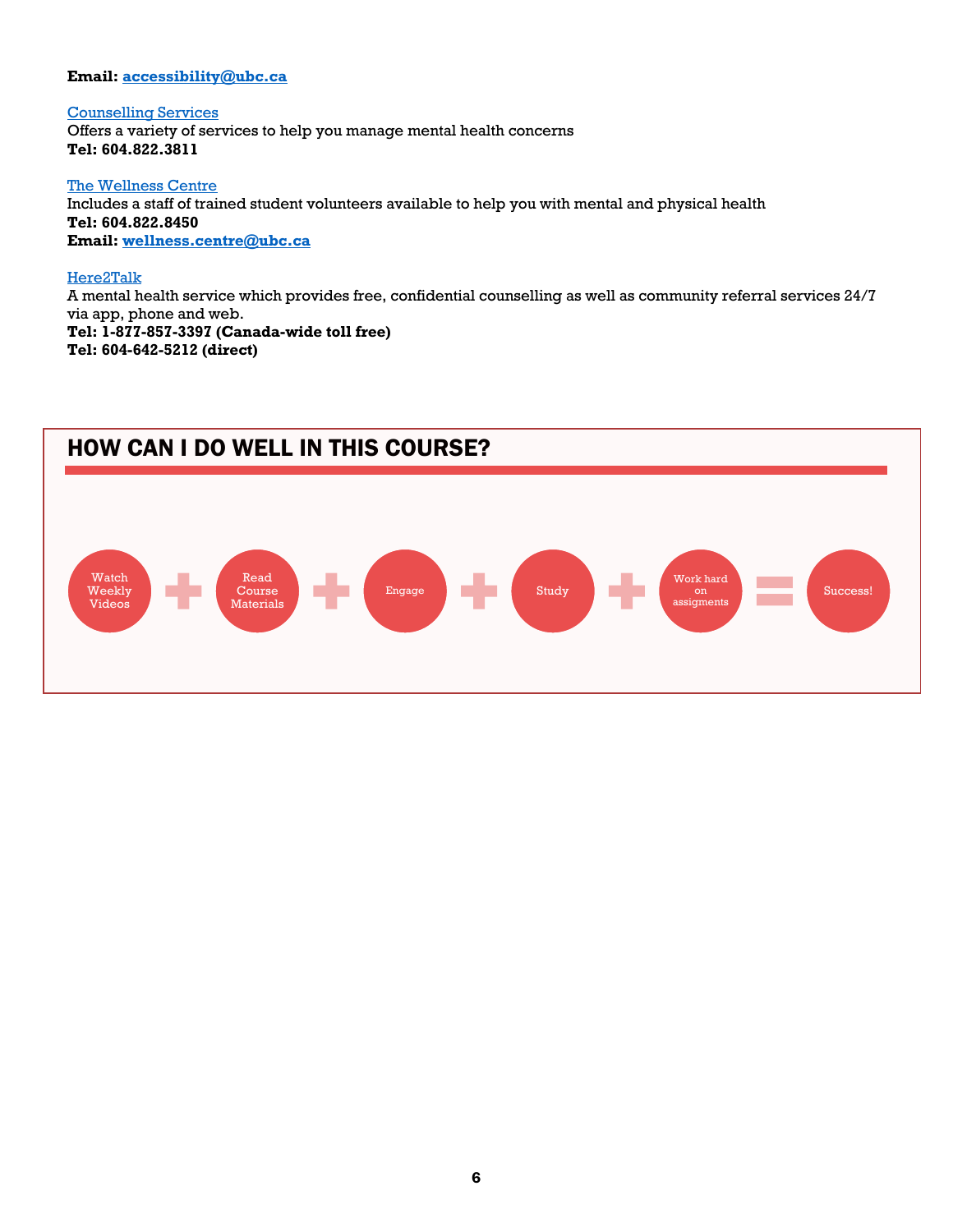# **SCHEDULE**

|                        | Week            | Date      | Topic                                                                                                 | Reading(s)                                                                                                                                                      |  |
|------------------------|-----------------|-----------|-------------------------------------------------------------------------------------------------------|-----------------------------------------------------------------------------------------------------------------------------------------------------------------|--|
| Module<br>$\mathbf{1}$ | $\mathbf{1}$    | 08-Sep    | <b>Virtual Imagine Day</b><br>(no class)<br>Intro+ Syllabus<br><b>Review</b> (brief<br>welcome video) |                                                                                                                                                                 |  |
|                        |                 | $10-Sep$  | <b>NO LECTURE IN</b><br><b>SUPPORT OF</b><br><b>SCHOLAR'S STRIKE</b>                                  |                                                                                                                                                                 |  |
|                        | $\overline{a}$  | 15-Sep    | <b>Best Practices for</b><br>Remembering in the<br>Classroom<br><b>History of Memory</b><br>Part 1    | Article:<br>https://ctlt.ubc.ca/files/2011/02/eich_cogscience.pdf<br>Article:<br>https://students.ubc.ca/ubclife/science-why-we-forget-what-<br>we-just-learned |  |
|                        |                 | 17-Sep    | <b>History of Memory</b><br>Part 2                                                                    | Chapter 1                                                                                                                                                       |  |
|                        | $\mathbf{3}$    | 22-Sep    | Neuroscience of<br><b>Memory</b>                                                                      | Chapter 2                                                                                                                                                       |  |
|                        |                 | 24-Sep    | QUIZ 1                                                                                                |                                                                                                                                                                 |  |
| Module<br>2            | $\overline{4}$  | $29-Sep$  | Habituation and<br>Sensitization                                                                      | Chapter 3                                                                                                                                                       |  |
|                        |                 | $01$ -Oct | Classical<br>Conditioning                                                                             | Chapter 4                                                                                                                                                       |  |
|                        | 5               | 06-Oct    | Instrumental<br>Conditioning                                                                          | Chapter 5                                                                                                                                                       |  |
|                        |                 | 08-Oct    | Generalization                                                                                        | Chapter 6                                                                                                                                                       |  |
|                        | $6\phantom{1}6$ | $13-Oct$  | Tips for Term Paper<br>(Kyle Gooderham)                                                               |                                                                                                                                                                 |  |
|                        |                 | 15-Oct    | QUIZ <sub>2</sub>                                                                                     |                                                                                                                                                                 |  |